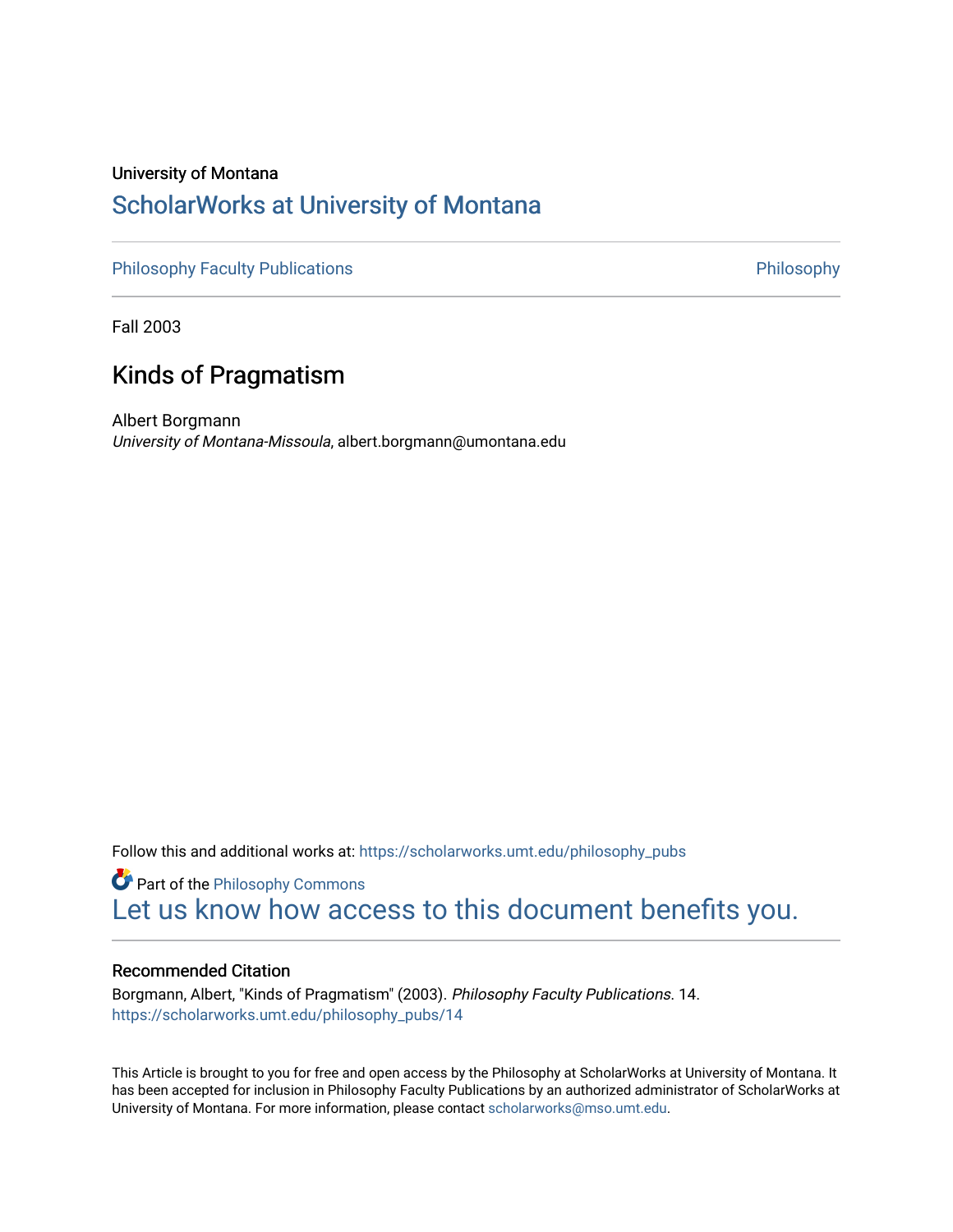

## Digital Library and Archives

## *Electronic Journals*



# **Techné: Research in Philosophy** and Technology



Current Editor-in-Chief: Joseph C. Pitt, Virginia Tech, Vol 11, no. 1 (Fall 2007) -

| <b>Fall 2003</b> | Volume 7                                                                                         | Number 1 |
|------------------|--------------------------------------------------------------------------------------------------|----------|
|                  | DLA Ejournal Home   SPT Home   Table of Contents for this issue   Search SPT and other ejournals |          |

### **Kinds of Pragmatism**

### **Albert Borgmann**

### **University of Montana**

It is hard to appreciate now what a liberating and invigorating force John Dewey's philosophy must have been. He did away with imperious dichotomies and absolutes, reconnected philosophy with the sciences, confronted technological revolutions, attended to the perils and hopes of ordinary people, and pioneered methods that were dedicated to openness, concreteness, and flexibility.

Larry Hickman, in *Philosophical Tools for Technological Culture (2001)* and elsewhere, has vigorously and untiringly brought Dewey's achievements to his readers' attention, and he has made a persuasive case for the claim that Dewey is the great predecessor of the kind of work that is grouped around the Society for Philosophy and Technology. Hickman, moreover, has in his own work exhibited many of the Deweyan virtues and has articulated sharply a philosophy of technology that in Dewey's work is distributed among the numerous concerns Dewey had. Hickman in fact has argued plausibly that the core and coherence of Dewey's writings can be spelled out as a philosophy of technology.

Dewey has had no direct influence on my thinking about technology, and yet I too would acknowledge him as a forerunner. In *Human Nature and Conduct* (1988 [1922], pp. 86-87, 185-188), his brilliant sketches of how industrial technology has blighted work and the relation of production to consumption have captured much of what has distressed me about technology. His unflagging attention to technology in *The Public and Its Problems* (1954 [1927], pp. 30, 44, 98, 108, 114, 116, 129, 141, 144, 165, 217) prefigures my conviction that modern technology is the paradigmatic force in contemporary society and culture. Just as important, Dewey's vision of the illuminating and centering force of the arts in *Human Nature* (1988, pp. 110-113) and in the last chapter of *Art and Experience* (1958 [1934], pp. 326-349) reveal some of the focal points for what I take to be a constructive reform of technology.

Finally those of us who have learned from Martin Heidegger and are sometimes tagged with his name should confess to guru envy. Dewey was a thoroughly fair and decent man who on almost any issue said the reasonable and honorable thing. He never put on airs and conducted himself with exemplary good judgment in his public and political engagements. Heidegger, to the contrary, though he had his genuinely convivial and congenial sides, failed in the most distressing ways the moral tests that destiny sent his way, and he had an overweening notion of the office of philosophy and of himself as a thinker. His writings are fertile hunting grounds for those who are looking for wrong-headed and indefensible dicta.

Why then is it that Heidegger has left so much stronger an impression on philosophers than Dewey has? If you consult the Internet by way of a general search engine, you find, as you would expect, that Dewey is much more prominent than Heidegger in the public awareness of this country. But, if you checked the *Philosopher's Index* on 22 July 2002 about the last thirty years (1972-2001), you found 1,321 references to Dewey and 4,457 for Heidegger.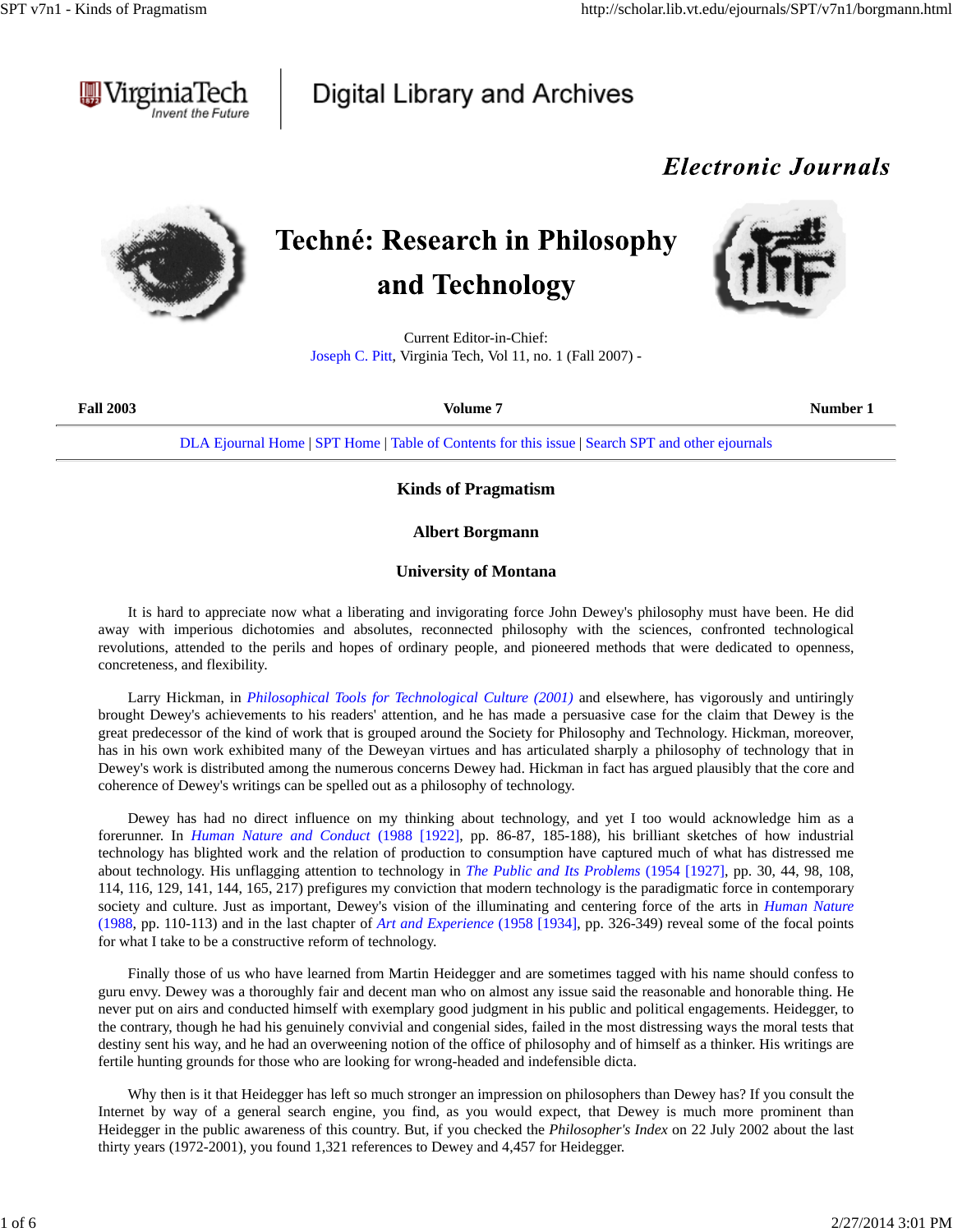How is this to be explained? There might well be dubious reasons why philosophers are drawn to Heidegger. His difficult and his obscure writings enable lesser minds to claim membership in an elite that is elevated above the rationalism and logic chopping of mainstream philosophers. But this cannot be the whole explanation. Jacques Derrida obliges obscurantism even more than Heidegger, and there are only about as many references to him (1,451) as to Dewey. There must be a difference more important than that between Dewey's clarity and benevolence and Heidegger's difficulty and imperiousness.

My knowledge of Dewey is very limited, but let me venture this conjecture. Though striking parallels can be found between Dewey's and Heidegger's views of technology and art, Dewey's important insights are submerged in a wealth of observations that are interesting in their own right but tend to blur the contours of his critique of modern technology. Dewey's flexible and variable discourse further disguises the identity and character of the phenomena that concern him. Heidegger throughout his career was famously concerned to center his thinking in memorable sentences and words. Anyone familiar with Heidegger can tell you on the spot that his discussion of technology pivots on the notion of the *Gestell*-the framework of technology, and that his vision of a better world revolves about the *Geviert*-the fourfold world of centering things. The Deweyan counterparts to these points would have to be made much more discursively and with many qualifications.

But again, more than a difference of discourse is at issue here. Though Dewey's critique of philosophies is memorably pointed and to the point, his critique of modern culture is much less so, and it is often hard to distinguish from mainstream liberal thinking-in part, perhaps, because liberals have learned from Dewey. He is hardly more impressive when he talks about what centers life and makes it worth living. Sometimes he (1958, p. 326) employs the entirely apt term "consummation" to locate the *telos* of the good life. But he uses it in passing, and more often he (1988, pp. 19, 112, 145, 146, 147, 155, 183) vaguely gestures at the ends of life via the cautious notion of "meaning."

I say all this knowing well that I have read but a small fraction of Dewey's writings. Whatever the shortcomings of the preceding remarks, they can serve as a point of departure for further reflections on Hickman's book. Hickman clearly improves on Dewey when it comes to terminological clarity and precision. He makes an interesting and original distinction between technique and technology and never lets you forget what exactly he means by technology. In addition he ties the various strands of Dewey's parlances tightly to his own terminology.

Clarity and precision, however, come at the price of flattening Dewey's discussion of technology. I do not dispute Hickman's formal definition (first presented on p. 12), nor would I deny that the definition captures Dewey's basic sense of how we often do and always should appropriate the world about us. What gets effaced, however, in this wide conception of technology, is Dewey's more specific use of "technology" and "technological" when he employs these vocables to capture and criticize a cultural force-an approach that is much closer to, say, Langdon Winner's (1977, 1986) conception of technology as a form of life than to Hickman's formal definition.

Hickman seems to endorse Winner's vision of technology in his introduction where he speaks of "technology as our culture" (p. 3). Yet his formal definition implies at best a wide and uncritical outline of our culture. To be sure, determinism and essentialism sometimes bedevil attempts at painting a vivid and critical picture of contemporary society. But Andrew Feenberg (1991) has shown how we can have the best of two worlds-strong criticism and empirical adequacy.

Has Hickman unwittingly become hostage to his broad, if precisely worded, definition of technology? He is too vigorous and trenchant a thinker to let that happen. The negative answer forces me, however, to acknowledge and explain the one shortcoming I see in Hickman's position. He has refined and fortified his view of pragmatism to the point where he not only makes it look impenetrable to criticism and unsurpassable to competing views, but where it also is in danger of losing its purchase on the problems and possible improvements of the technological culture.

Not that Hickman is entirely uncritical of contemporary society. He rightly criticizes "straight-line instrumentalism" for its heedlessness, and he joins in the standard liberal criticisms of the capitalist establishment (e.g., on pp. 33 and 159). But he pays little attention to the particular cultural conditions of today and dismisses criticisms that do so. Thus he rejects the thesis that the decline of traditional literacy and live performances and the rise of television and recorded music present a cultural and broadly moral problem. He then considers a concession to the critics who subscribe to that thesis (I am one of them):

It might be objected that I have been unfair. Perhaps the view I am opposing asserts no more than that people spend too much time going to the movies, watching television, listening to recorded music, and playing video games-and not enough time reading books, writing essays, and making their own music (p. 120).

Television watching is of course the outstanding issue here, and its primary social consequence is in fact what may be called its "displacement effect" (Borgmann, 1984, p. 141). It is a widely discussed and crucial issue of contemporary culture (see Putnam, 2000; Kubey and Csikszentmihaly, 2002; and Winn, 2002.) But rather than joining the debate, Hickman redirects the argument:

But the relative amount of time spent doing these things is not the central concern of the text-type determinists. What alarms them is that people go to films or watch television or listen to recorded music *at all* (p. 120).

Even if someone were silly enough to hold this view, the way people spend their time is one of the telling phenomena of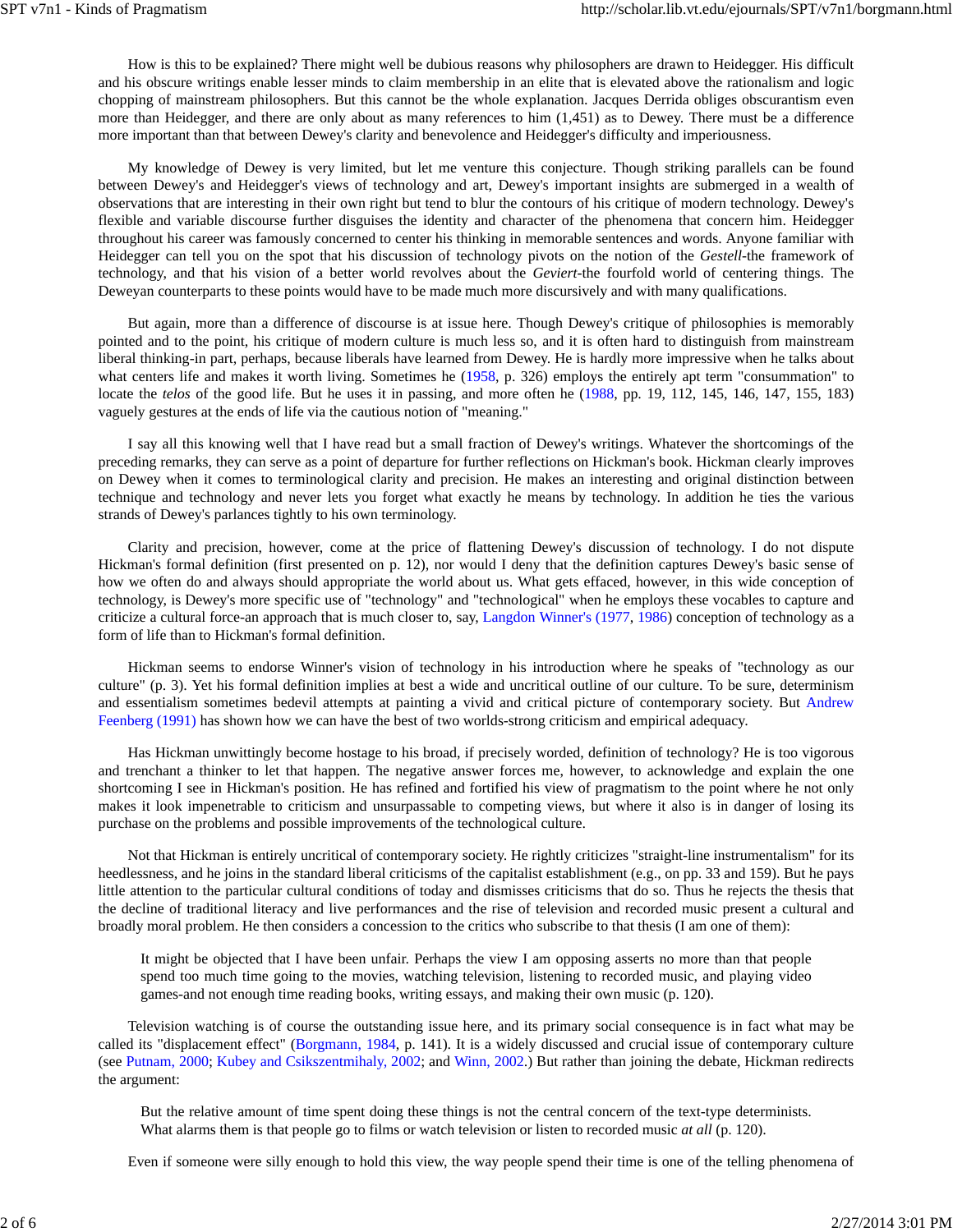contemporary culture (see Robinson and Godbey, 1997). Hickman instead proposes an experimental approach to the uses of media. I entirely agree on the need for exploration and experiments. But should we not first consider the results of the experiment our society has conducted with television for half a century now?

Redirection from important issues is a move Hickman makes more than once. Consider his line of argument in the following:

That there is much that is dreary on television and on film and on audio recordings is beyond dispute. There is also much that is dreary in print. That commercial television is used by some as a refuge from thought, only a fool would wish to deny. But it is also beyond denial that there are books-even some written by philosophers-that function in the same way (p. 122).

It is undeniable, to be sure. But bringing up this undeniable fact deflects us from the more interesting and troubling fact that on average people in the United States spend about sixteen times as much time on watching television as they spend on reading books (Robinson and Godbey, 1997, p. 323).

Hickman's pragmatic definition of technology is weak not only when it comes to the critique of contemporary culture, but also as regards norms for reform. Max Horkheimer criticized Dewey on the latter point by accusing him, as Hickman puts it, "of preoccupation with means at the expense of ends" (Hickman, 2001, p. 72). Here again Hickman redirects the argument about the status of ends in social theory to the rejection of ends as metaphysical essences. Even if Horkheimer thought of ends or norms in this way, the question whether social science can afford to neglect norms is still with us.

Hickman is concerned to establish the superiority of his pragmatic version of technology by showing that no one can possibly have what he does not have-strong criticisms or strong norms. The rejection of firm norms, it must be stressed, is more than an ad hoc move designed to make productive pragmatism triumph. It is an essential part of Hickman's version of pragmatism. For Hickman "[n]either ends nor means are privileged" (p. 66). Our ideals or values call for continual "testing" and "evaluation," they need to be "modified to accommodate the situation" that presents itself (p. 145). Here too, it seems to me, Hickman has rendered Dewey's view more precise and narrower as well. Be that as it may, Hickman's position cannot be right. If ends are as variable and adaptable as means, then the critics whom Hickman cites as complaining that productive pragmatism "is too weak to provide adequate guidance for difficult decisions" are right (p. 47). In fact, absent firm values or norms, there is no guidance at all.

To put the point differently, if values are testable, then there must be strategic or higher- order values that are firm and tell us whether our tactical or first-order values that are being tested at the moment will serve as effective means for the strategic ends. (This is an unresolved and longstanding issue between Hickman and me; see my 1992, pp. 345-347.) As an example of a proper pragmatist, Hickman presents the social activist Randy Shaw who:

encouraged his clients to experiment with their cherished value of maintaining the status quo, namely, preventing the hotel development that threatened their neighborhood. In other words, he encouraged his clients to treat their goals as ends-in-view instead of intractable ideals (p. 145).

But surely he so encouraged them because greater flexibility would serve a higher goal-"to include a fragile segment of the citizenry in the political process," as Hickman himself puts it (p. 144). Is this overarching goal also testable for Shaw? Well, he might ask himself, Does that goal help me to make a name for myself? But then prestige or reputation is the still higher strategic goal.

To be fair to Hickman, there is good sense in Dewey's notions of ends-in-view, in thinking of a goal as a hypothesis, and in the recommendation to begin with the situation one is in and to adjust one's goal to the circumstances. But while Dewey's flexibility and, perhaps, imprecision seem reasonable or at least acceptable, Hickman's radicalization of the issue achieves clarity at the cost of normative aimlessness.

Invariably, Hickman finds at the core of strong criticisms or proposals the ghosts of metaphysical essences. In the presently popular philosophical discourse, essentialism is meant to be the oppressive imposition of a particular view on the diversity of the real world. "Metaphysical" essentialism makes the oppression worse by claiming timeless, universal, and necessary status for the reigning view. Obviously the strict alternative to this position is the radically open and experimental attitude Hickman has so vigorously championed. There is, however, a reasonable third possibility, one that has been impressively set out by Charles Taylor (1992a, 1992b, 1994). He thinks that norms grow out of particular historical situations and yet have a rightful claim on our allegiance.

The determinism Hickman so often detects in alleged essentialism or, more broadly, in strong criticisms of technological phenomena is unobjectionable and empirically evident if we take a more subtle view of how people conduct and determine their lives. There is in fact a kind of determinism when someone comes home from work, drained and tired, and drifts from refrigerator via the microwave to the couch and the remote control and thus fails to cook a dinner, gather the family around the table, and have the evening end with readings on all sides, interspersed with substantial conversation. The fulcrum of freedom does not lie on the threshold of one's home, but rather in all the fundamental decisions we have made individually and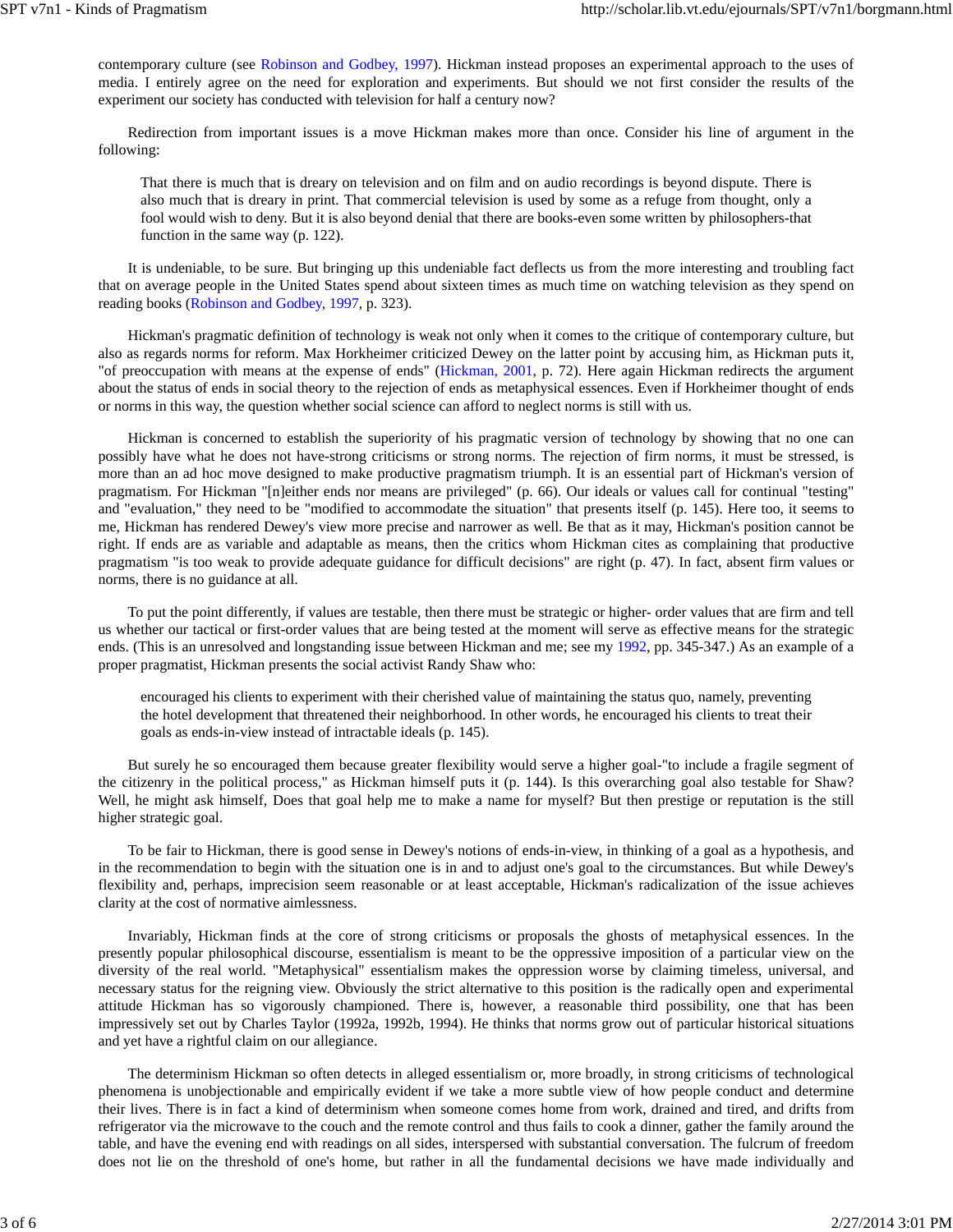collectively when we gave our world the shape it now has. What determinism there is at the surface is soft and defeasible as exceptions to the typical behavior show. The issue is complex, to be sure, but it is not featureless. It exhibits historically evolved patterns that are subject to moral analysis. Such historical and normative sensitivity is needed for a fruitful conversation with Dewey. In a memorable passage, Hickman shows that the technological revolutions Dewey experienced as a youth and a young man were so radical that subsequent technological developments look like mere refinements (pp. 44-45). A new world took shape and was sorely tested by economic, social, and military crises. Dewey responded admirably as far as my limited knowledge goes.

As Feenberg (see Feenberg, 1991) has pointed out, however, our situation is not Dewey's. It seems fashionable at the moment to liken our time to the gilded age (Putnam, 2000, pp. 367-401; contrast with Hickman, 2001, pp. 83-84). But today the democratic and technological establishment is so much more solid, entrenched, and of demonstrable adaptability and resilience. The problems of the technological society are more subtle and concealed today, setting aside the widely acknowledged and discussed issues of justice and the environment.

There appears to be little historical sensitivity in Hickman's pragmatism. His definition of technology-the invention, development, and cognitive deployment of tools and other artifacts, brought to bear on raw materials and intermediate stock parts, with a view to the resolution of perceived problems-betrays no particular attunement to the specific ailments and possibilities of today's technology. The universal tenor of the definition is given an air of necessity and supremacy most emphatically in sections III-V of chapter nine where Hickman has the major twentieth century and contemporary philosophies pass review only to find that none is equal to pragmatism. Feenberg is praised for coming closer to the pragmatic ideal, but Feenberg's pleasure, understandably, is not entirely unalloyed. Walter Benjamin's "brilliant analyses" are acknowledged, yet "his thesis remains thin, with little to say about the broader themes of reforming technological culture" (p. 167). Horkheimer is pessimistic, Marcuse is utopian, there are "unresolved splits" in Habermas's thinking, Winner's approach is confined to "small-scale Jeffersonian-type efforts" (pp. 168 and 170). Even Feenberg (1991) finally falls short. His proposals:

are also planks in the Deweyan platform for the reconstruction of technological culture, but of course Dewey succeeded in nailing them down long before the emergence of the critical theorists, to say nothing of Feenberg's "updating" or reform of their positions (p. 178).

Having raised the stakes for a successful reform of technology throughout chapter nine by dispatching one competitor after another, Hickman in chapter ten proposes to show how pragmatism will deal with "The Next Technological Revolution." I think it is fair to say that the result is disappointing. We are once more told how not to proceed; we are given very broad instrumental and procedural instructions; and we are reminded that the task is hard.

It is common among philosophers to bring one's position into relief against the supposed deficiencies of rival views. I have certainly engaged in that practice. Hickman is more zealous than most in this regard though his fervor is largely redeemed by his devotion to a great American thinker. Still a little more pragmatism is perhaps called for, the kind of pragmatism Andrew Light and Eric Katz (1996, especially pp. 1-18) have proposed as an antidote to the internecine squabbles in environmental ethics. Such pragmatism would recognize that there has been something like specialization and a division of labor among the philosophers who have met and worked with one another under the aegis of the Society for Philosophy and Technology.

To illustrate the point, selectively and summarily, Hubert Dreyfus is the great critic of artificial intelligence and the most important thinker on the place of practice in philosophy and culture. Paul Durbin (along with Carl Mitcham) has provided the social and scholarly basis for much of our work, and he has been foremost in exemplifying and calling for the kind of philosophy that is pragmatically and practically engaged in promoting social justice. Andrew Feenberg has inherited the Frankfurt School's keen sense for the connection between culture and politics, and he has employed it in his original description of secondary instrumentation. Larry Hickman, of course, has given our work an impressive and indigenous backdrop in Dewey's pragmatism. Don Ihde has done of postmodern diversity. Carl Mitcham, the cofounder and preeminent historian of the field, has more than anyone ventured into the area of technology and religion and technology and ethics. Langdon Winner, finally, is perhaps the most elegant and lucid critic and writer on "technology as a form of life," and he is certainly the most widely known and influential philosopher among us. A new generation of scholars is coming up as I write.

Given such wide accomplishments, why has there not been a reform of technology? One of the great virtues of Hickman's book is its persistent sense of urgency, well captured in the concluding words, "…talking about revolution is easy, but making one is probably the most difficult and necessary task before us" (p. 184). What can the philosophers of technology contribute to that task?

What Light and Katz have said about environmental ethics applies to our group of friends and colleagues too. Agreement on a common definition, basic criticisms, and crucial reforms of technology would certainly strengthen the credibility of what philosophers have to say about technology, and for better or worse ours is still the only coherent, if little-known and frequently struggling, organization in this area.

But is it realistic at all to hope for a reform given the sometimes inertial and at other times irrational behavior of society?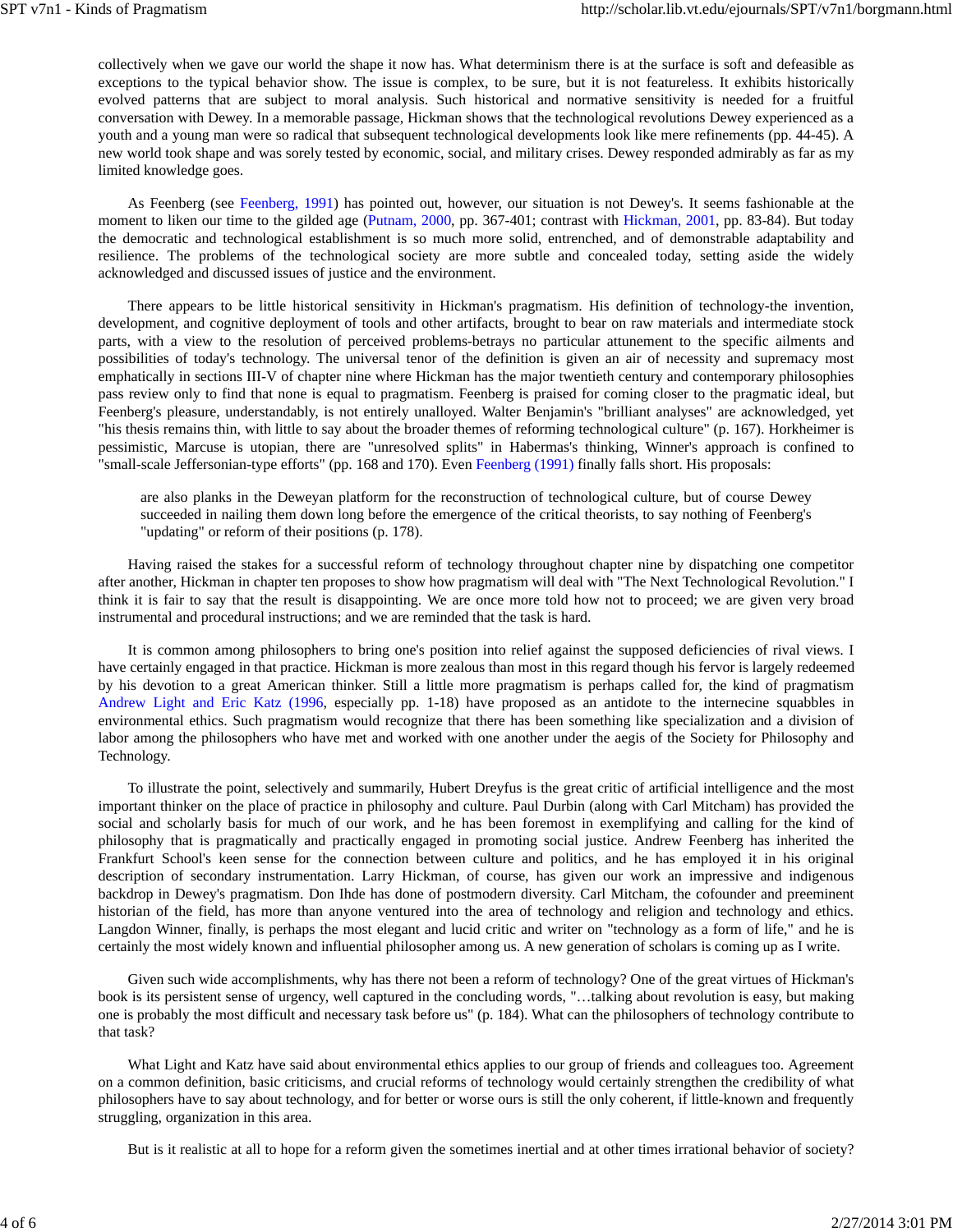Have there been *any* social reforms apart from those that were driven by economics or politics? There have been two in the latter half of the twentieth century-environmentalism and feminism. Neither was instigated by professional philosophers, but both are often thought to have been launched by the critical and best-selling books of two thoughtful women-Rachel Carson's *Silent Spring* (1962) and Betty Friedan's *The Feminine Mystique* (1963).

None of us has written or is likely to write such a signal book. Sometimes our group or one of us briefly rises to the surface of publicity only to sink to all appearances without a trace. At other times the public mood is momentarily captured by a movement such as technorealism, a take on technology that did not come from within our Society but did convey many of our concerns. There are more distantly connected currents like Amitai Etzioni's communitarianism or Amartya Sen and Martha Nussbaum's concern with the quality of life. But unlike the wildfires of the west, these smoldering concerns never break into flame; far less do they grow and connect.

To be sure, we have done our writing and taught our students, and all that work has subtly and imperceptibly bled into the culture at large. More important, we have thought through some of the difficult problems of technology. The fruits of our labors are there to be used by anyone who is confused or troubled by the dark sides of technology or despairing and dispirited about the prospects of contemporary culture. All that work can proceed more confidently thanks to Hickman's demonstration that Dewey has broken a trail for us.

#### References

Borgmann, Albert. 1984. *Technology and the Character of Contemporary Life*. Chicago: University of Chicago Press.

\_\_\_\_\_\_\_\_\_\_\_\_\_. 1992. "Reply to Larry Hickman." In F. Ferré, ed., *Research in Philosophy & Technology*, vol. 12, Greenwich, CT: JAI Press. Pp. 345-347.

Carson, Rachel. 1962. *Silent Spring*. Boston, MA: Houghton Mifflin.

Dewey, John. 1988 [1922]. *Human Nature and Conduct*. Carbondale: Southern Illinois University Press.

\_\_\_\_\_\_\_\_\_\_\_\_\_. 1954 [1927]. *The Public and Its Problems*. Athens: Ohio University Press.

\_\_\_\_\_\_\_\_\_\_\_\_\_. 1958 [1934]. *Art as Experience*. New York. Capricorn.

Feenberg, Andrew. 1991. *Critical Theory of Technology*. New York: Oxford University Press.

- Friedan, Betty. 1963. *The Feminine Mystique*. New York: Norton.
- Hickman, Larry. 2001. *Philosophical Tools for Contemporary Culture: Putting Pragmatism to Work*. Bloomington: Indiana University Press.
- Kubey, Robert and Mihaly Csikszentmihalyi. 2002. "Television Addiction Is No Mere Metaphor." *Scientific American* (February 2002). pp. 74-80.

Light, Andrew and Katz, Eric (eds.). 1996. *Environmental Pragmatism*. New York: Routledge.

Putnam, Robert. 2000. *Bowling Alone*. New York: Simon & Schuster.

- Robinson, John, and Geoffrey Godbey. 1997. *Time for Life: The Surprising Ways Americans Use Their Time*. University Park, PA: Pennsylvania State University Press.
- Winn, Marie. 2002. "What Television Chases Out of Life." *American Educator* (Summer 2002), pp. 40-46.
- Winner, Langdon. 1977. *Autonomous Technology: Technics-out-of-Control as a Theme in Political Thought*. Cambridge, MA: MIT Press.

\_\_\_\_\_\_\_\_\_\_\_\_\_. 1986. *The Whale and the Reactor: A Search for Limits in an Age of High Technology*. Chicago: University of Chicago Press.

DLA Ejournal Home | SPT Home | Table of Contents for this issue | Search SPT and other ejournals